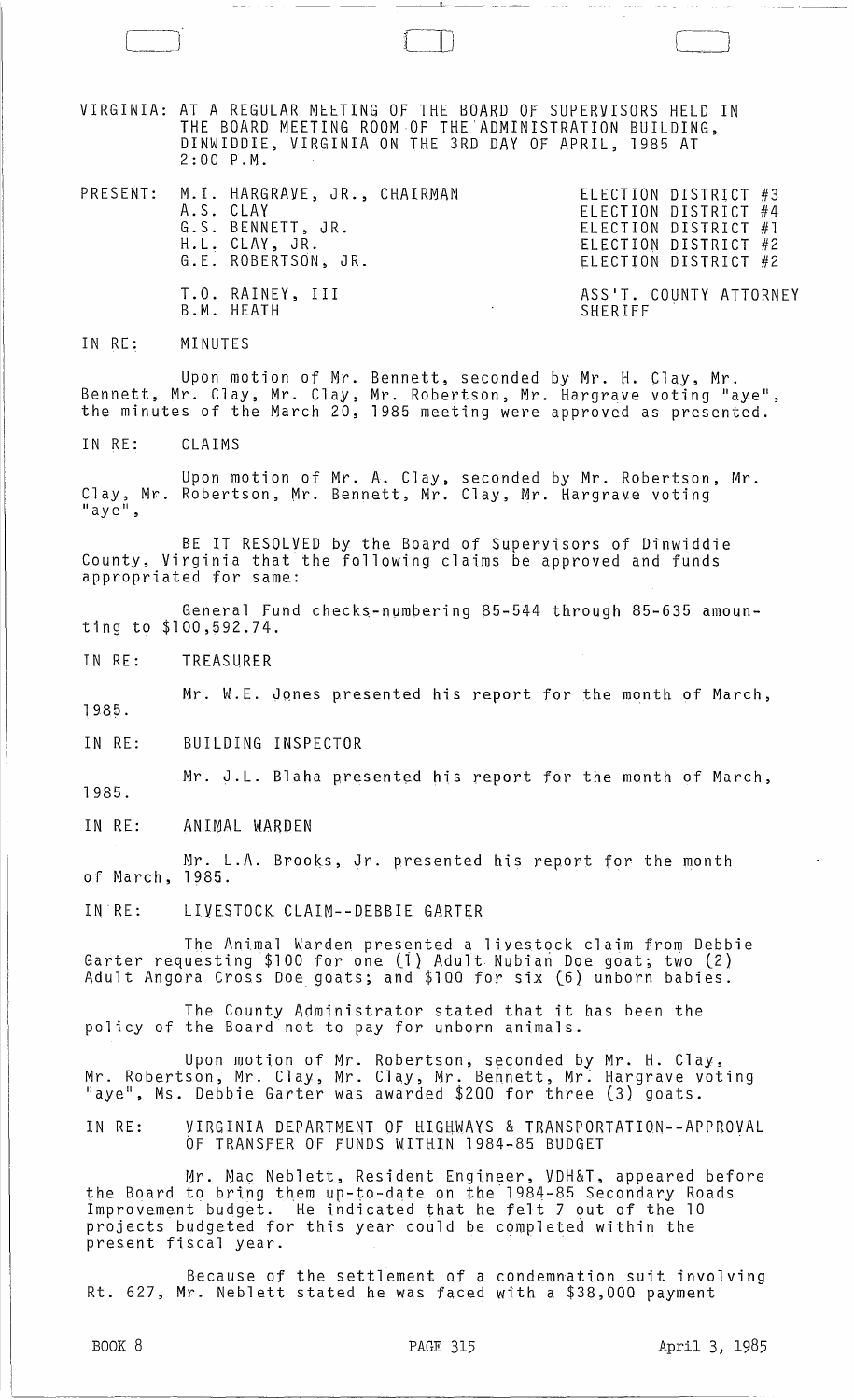which was not budgeted in the present fiscal year. He, therefore, asked for the Board's approval to transfer funds from other projects to finish the projects listed for the current fiscal year.

He added that he was working with the property owners on the safety problem an Rt. 631 near the ball field. After looking at the area, he felt the entrance to the ball field should be relocated first before any improvements are made to the road. He stated the Sutherland Ruritan Club owns the property but were not willing to relocate the entrance.

Mr. Robertson asked what the citizens and the Board could do to get the Ruritans to help.

Mr. H. Clay stated there is also a problem with the school bus stopping at the bottom of the hill. Mr. Neblett stated he was willing to do some signing as a stop gap measure.

Mr. Robertson asked what could be done about the problem of cars having to go in the ditch because they can't see each other on Rt. 631.

Mr. Neblett stated he felt if the driver drives with reasonable care, there shouldn't be that much of a problem. He agreed there is a safety problem but the signing will help.

Mr. Robertson stated he was shocked that the Ruritans wouldn't agree to relocate the entrance to the ball field. Mr. Neblett said they indicated there would be a problem with headlights from cars turning in. The ball field faces the road. He added that he would go back and talk to them again. Mr. H. Clay stated it would probably cost the Ruritans to move the entrance. He added there are no shoulders on the road. Mr. Hargrave suggested going to the Ruritan meeting.

Mr. Neblett further reported that the second phase of improvements on Rt. 601 was underway and the Rt. 604 bridge replacement is under construction.

Mr. Neblett advised the Board that in order to pay the deficit caused by settlement of the condemnation suit and to finish most of the projects proposed for FY 84-85, he needs authorization from the Board to transfer funds as follows:

| Transfer From                               | Amount   | Transfer To                                   |
|---------------------------------------------|----------|-----------------------------------------------|
| Budget Item $0687 - 5002$ ; Cutbank<br>Road | \$5,000  | Budget Item 0637 - 5007<br>Madison Road       |
| Budget Item 0687 - 5002; Cutbank<br>Road    | \$6,000  | Budget Item 0721 - 5010<br>Williams Road      |
| Budget Item 0687 - 5002<br>Cutbank Road     | \$19,000 | Budget Item 0666 - 5005<br>Walkers Mill Road  |
| Budget Item 0667 - 5004<br>Malones Road     | \$6,000  | Budget Item 0666 - 5005<br>Walkers Mill Road  |
| Budget Item $0667 - 5004$<br>Malones Road   | \$18,984 | Project 0627-026-<br>148, C501 CourtHouse Rd. |

Upon motion of Mr. Bennett, seconded by Mr. Robertson, Mr. Bennett, Mr. Robertson, Mr. Clay, Mr. Clay, Mr. Hargrave voting "aye",<br>the Virginia Department of Highways & Transportation was authorized to make the transfer of funds as presented within the 1984-85 Improvements Budget.

Budget Item 0631 - 5006 Claiborne Road \$14,707.47 Project 0627-026- C501, Courthouse Rd.

 $\sim$ 

 $\sim$   $\alpha$ 

This item was deferred for further action.

أياست المستعمر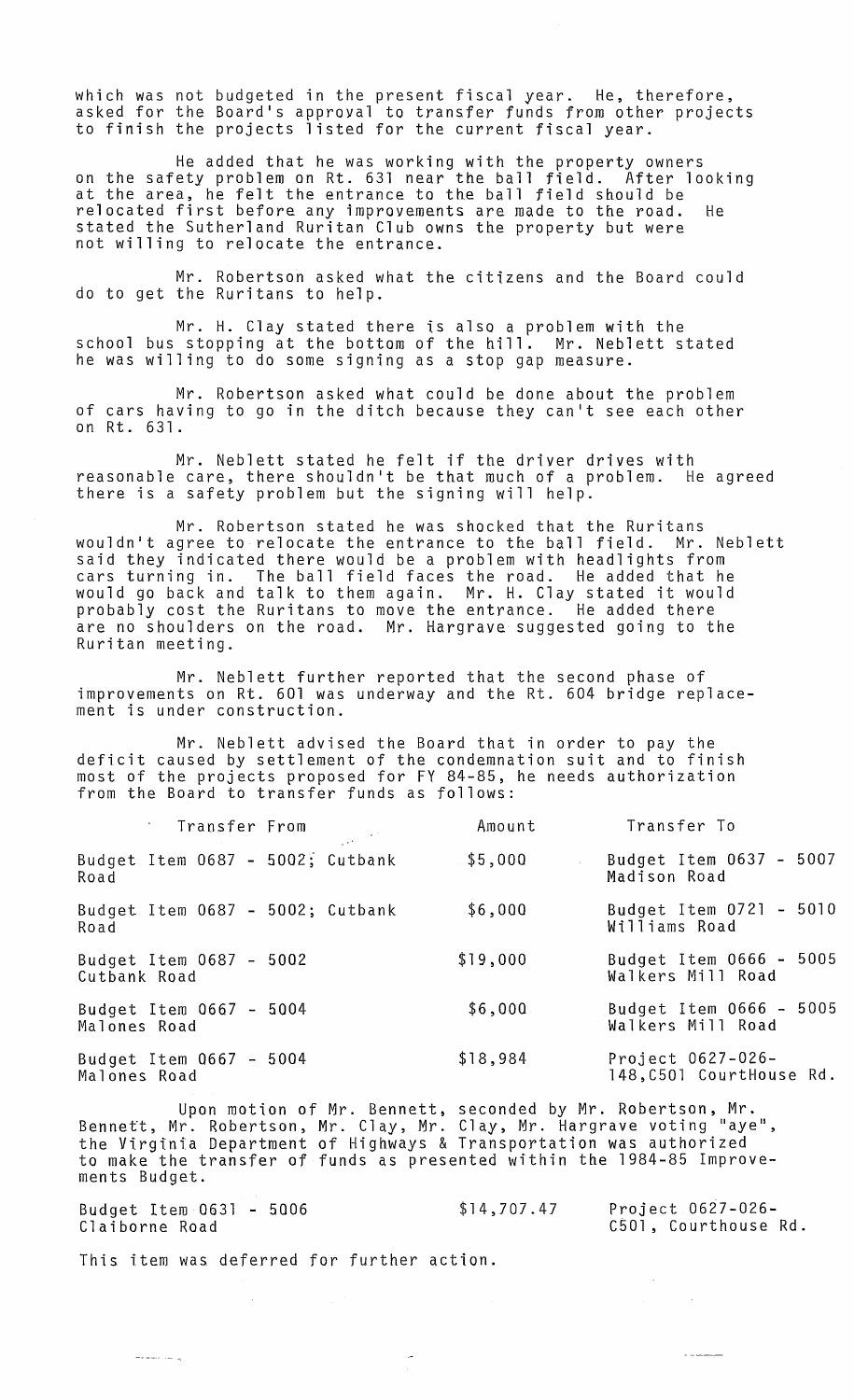## IN RE: APPOMATTOX REGIONAL LIBRARY--DISCUSSION OF 1985-86 BUDGET REQUEST

r L \_\_\_ .. \_\_ .. <sup>~</sup>

Mrs. Cornelia Roberts, Mrs. Ellen Perdue, and Mr. John Wiegel of the Appomattox Regional Library Board along with Mr. Nelson Worley, Director, appeared before the Board to answer any questions they might have concerning the Library's 1985-86 budget request.

Mr. Worley stated that an interim contract was proposed for two (2) years and one provision of that contract was that the operating expenses of the main library in Hopewell be incorporated into the Library's operating budget. This increase amounts to approximately \$40,000 and will be passed on to the three participating localities.

He added that information on alternative funding formulas has been passed on to the Managers and Administrators and the Library Board is available to meet with them at any time to discuss a permanent regional contract.

Mr. Worley reported that a new bookmobile location has been established in Carson and they hope to have a bookmobile there in the next two or three weeks.

IN RE: EXTERIOR RESTORATION PROPOSAL FOR COURTHOUSE

The County Administrator presented a cost proposal from the firm of Hayes, Seay, Mattern and Mattern to provide architectural and engineering services for a study of the requirements for restoration of the exterior of the Courthouse.

The study would include scraping, and painting the building exterior, reglazing, repairing cracks, repairing or replacing gutters,<br>repairing and/or painting the roof, caulking and sealing, replacing rotted wood and repairing columns. A structural engineer will also study adequacy of the existing structure.

The County Administrator indicated it has been twelve years since the exterior was examined. Interior work was done in 1978. He stated that the Courthouse is listed on the Historical Landmark Register and recommended that the Board proceed with the study for \$2800.

Mr. A. Clay stated that was alot of money for studying. Mr. Bennett agreed it was a little high. Mr. Hargrave stated that he felt two or three specialists in different areas could, look at the building for less than that and suggested that the County<br>Administrator ask the firm to re-evaluate their price.

Mr. Bennett stated that he would like to see a more detailed **list of what was going to be done and the hours involved.** 

Mr. H. Clay stated if the Board felt the work is needed, 'they should start before bad weather in the Fall.

The County Administrator stated he felt the architect would provide the Board with an excellent study like the one done on Eastside Elementary School.

Mr. Hargrave agreed the study on Eastside School was very good.

The Board agreed to have the County Administrator ask the architectural firm to re-evaluate their cost for the study of the exterior of the Courthouse.

IN RE: AREPEAL OF LIMITATION OF TERMS ORDINANCE--AUTHORIZATION TO ADVERTISE

Upon motion of Mr. A. Clay, seconded by Mr. H. Clay, Mr. Clay, Mr. Clay, Mr. Bennett, Mr. Robertson, Mr. Hargrave voting eray, mr. cray, mr. Bennett, mr. Robertson, mr. hargrave voting<br>"aye", the County Administrator was authorized to advertise the

 $\begin{pmatrix} \begin{pmatrix} 1 & 1 \\ 1 & 1 \end{pmatrix} \end{pmatrix}$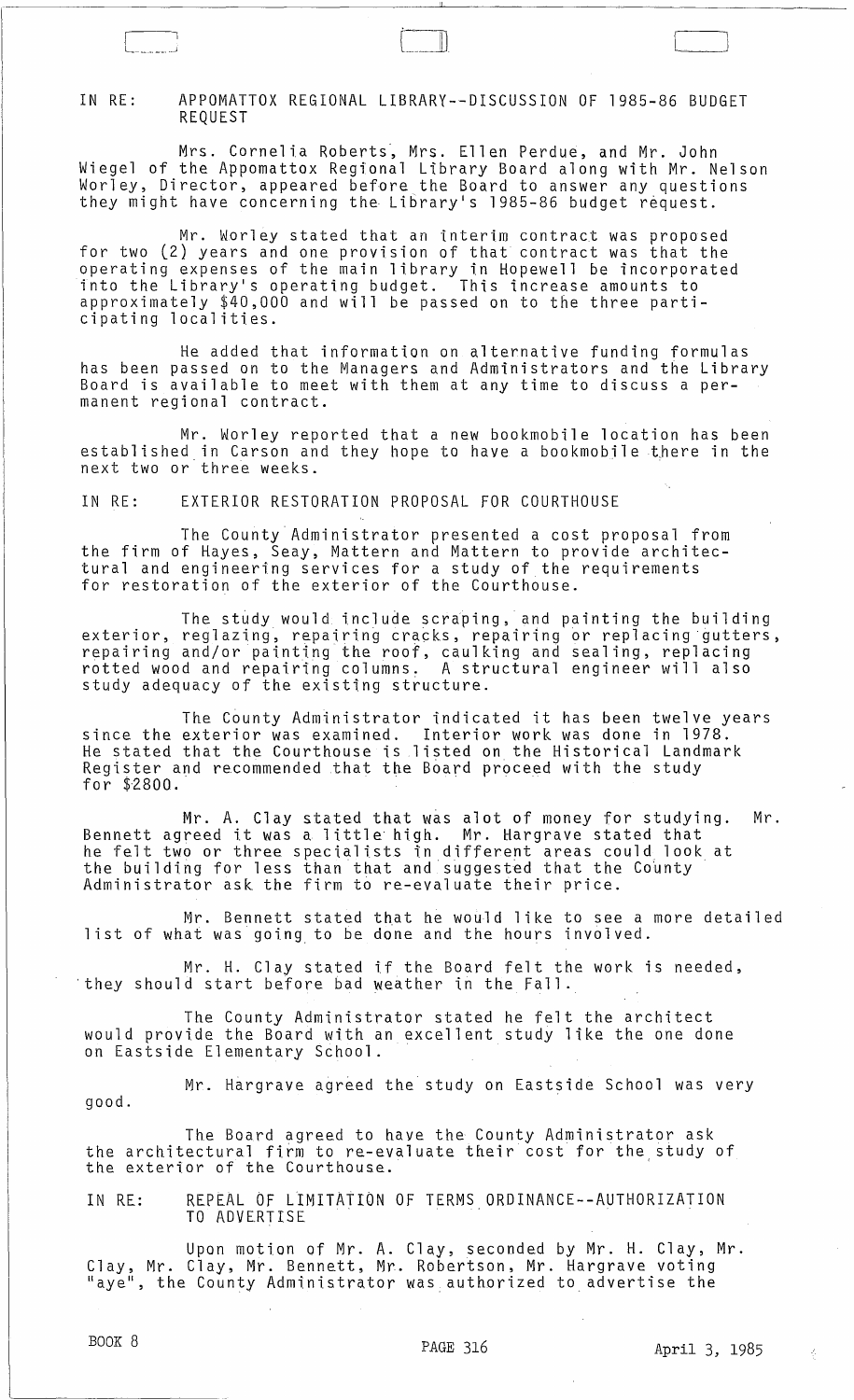ordinance to repeal the Limitation of Terms ordinance for appointments for a public hearing to be held May 1, 1985.

IN RE: DESIGNATION OF VOLUNTEER WEEK

Upon motion of Mr. Robertson, seconded by Mr. Bennett, Mr. Robertson, Mr. Bennett, Mr. Clay, Mr. Clay, Mr. Hargrave voting<br>"aye", the following resolution was adopted:

WHEREAS, the people of Dinwiddie County have given generously of their time and talents to serve their neighbors and fellow citizens; and

WHEREAS, this gift of caring has enabled our community to provide the basic necessities of life for its people; enabled our youth to prepare for a brighter future, and our elderly to live with dignity; and has enabled all our citizens to enjoy cultural opportunities that would not otherwise be available; and

WHEREAS, it is understood that volunteers enrich the lives of all they serve, including their own; and

WHEREAS, we recognize that a community's ability to care for and protect its own sends forth a message of unified strength and commitment to the continued well-being of the community;

NOW THEREFORE BE IT RESOLVED that the Board of Supervisors of Dinwiddie County, Virginia does hereby proclaim April 22 through<br>April 29, 1985 as

## VOLUNTEER WEEK

in Dinwiddie County, and we invite all citizens to honor and to emulate the fine individuals who help their community by opening up their hearts.

IN RE: EXECUTIVE SESSION

Upon motion of Mr. H. Clay, seconded by Mr. A. Clay, Mr. Clay, Mr. Clay, Mr. Bennett, Mr. Robertson, Mr. Hargrave voting "aye", pursuant to Sec. 2.1-344 (l) of the Virginia Freedom of Information Act, the Board of Supervisors moved into Executive Session at 3:13 P.M to discuss personnel matters. The meeting reconvened into Open Session at 6:39 P.M.

IN RE: INFORMATION

The following material was included in the Board's information for this meeting:

1. Letter from the Volunteer Action Center of United Way concerning Volunteer Week and invitation to the Southside Volunteer Recognition FEST-A-FAIR.

2. Information from Industrial Insurance Management Corporation concerning Self-Insurance Funding.

3. Renovation study on Eastside Elementary School from Hayes, Seay, Mattern and Mattern.

4. Letter from the Va. Dept. of Highways & Transportation concerning the State Secondary System Six-Year Plan and Annual Plan.

IN RE: ADJOURNMENT

Upon motion of Mr. H. Clay, seconded by Mr. Robertson, Mr. Clay, Mr. Robertson, Mr. Clay, Mr. Bennett, Mr. Hargrave voting "aye", the meeting was adjourned until 6:00 P.M., Thursday, April 11, 1985.

ă

 $\bar{\tau}$  .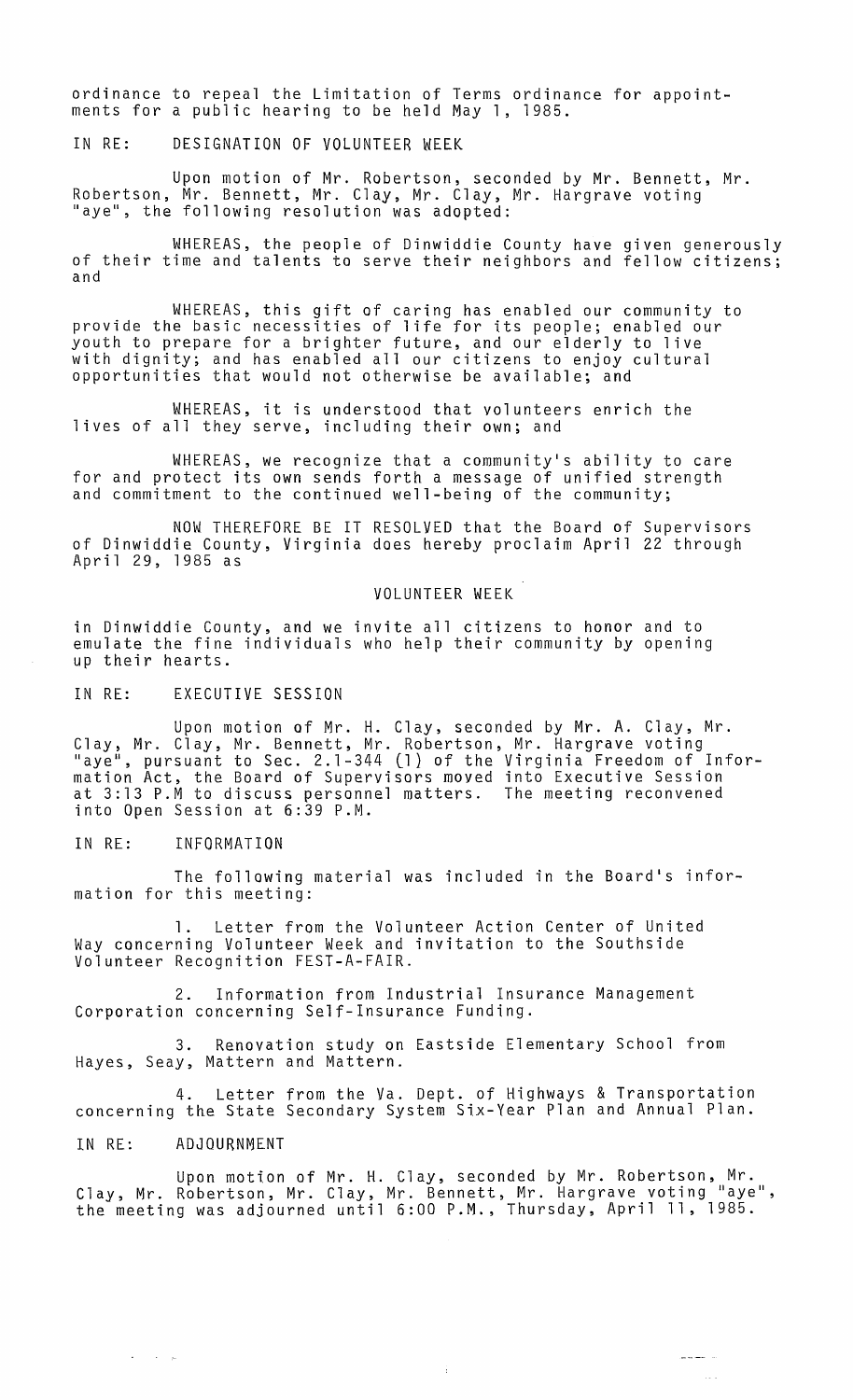APRIL 11, 1985 -- 7:30 P.M. -- CONTINUATION OF APRIL 3, 1985 MEETING

|  |  | PRESENT: M.I. HARGRAVE, JR., CHAIRMAN<br>A.S. CLAY, VICE-CHAIRMAN<br>G.S. BENNETT, JR.<br>H.L. CLAY, JR.<br>G.E. ROBERTSON, JR. |  | ELECTION DISTRICT $#3$<br>ELECTION DISTRICT #4<br>ELECTION DISTRICT #1<br>ELECTION DISTRICT #2<br>ELECTION DISTRICT #2 |  |
|--|--|---------------------------------------------------------------------------------------------------------------------------------|--|------------------------------------------------------------------------------------------------------------------------|--|
|--|--|---------------------------------------------------------------------------------------------------------------------------------|--|------------------------------------------------------------------------------------------------------------------------|--|

IN RE: RECEIPT OF NON-RESIDENT STUDENT POLICY ADOPTED BY SCHOOL BOARD

The Board of Supervisors acknowledged receipt of the Non-Resident Student Policy adopted by the School Board at their April 9, 1985 meeting.

IN RE: EXECTIVE SESSION

Upon motion of Mr. H. Clay, seconded by Mr. A. Clay, Mr. Clay, Mr. Clay, Mr. Robertson, Mr. Bennett, Mr. Hargrave voting "aye", pursuant to Sec. 2.1-344 (1) of the Virginia Freedom of Information Act, the Board moved into Executive Session at 7:40 P.M. to discuss personnel matters. The meeting reconvened into Open Session at 10:26 P.M.

IN RE: ADJOURNMENT

Upon motion of Mr. Robertson, seconded by Mr. H. Clay, Mr. Robertson, Mr. Clay, Mr. Clay, Mr. Bennett, Mr. Hargrave voting "aye", the meeting was adjourned until Monday, April 15, 1985 at 6:00 P.M.

APRIL 15, 1985 **--** 6:00 P . M .**--** CONTINUATION OF APRIL 3, 1985 MEETING

|  | PRESENT: M.I. HARGRAVE, JR., CHAIRMAN<br>A.S. CLAY, VICE-CHAIRMAN<br>G.S. BENNETT, JR.<br>H.L. CLAY, JR. | ELECTION DISTRICT #3<br>ELECTION DISTRICT #4<br>ELECTION DISTRICT $#1$<br>ELECTION DISTRICT #2 |  |
|--|----------------------------------------------------------------------------------------------------------|------------------------------------------------------------------------------------------------|--|
|  | G.E. ROBERTSON, JR.                                                                                      | ELECTION DISTRICT #2                                                                           |  |

IN RE: JOINT SESSION TO DISCUSS 1985-86 SCHOOL BOARD BUDGET

The Board of Supervisors met jointly with the School Board to discuss the School Board's 1985-86 budget request.

IN RE: ADJOURNMENT

Upon motion of Mr. Robertson, seconded by Mr. A. Clay, Mr. Upon motion of Mr. Robertson, seconded by Mr. A. Clay, Mr.<br>Robertson, Mr. Clay, Mr. Clay, Mr. Bennett, Mr. Hargrave voting<br>"aye", the meeting was adjourned at 9:40 P.M.<br>M.I. HARGRAVE, OR., CHAIRMAN "aye", the meeting was adjourned at 9:40 P.M.

 $WZC.$  KNOTT